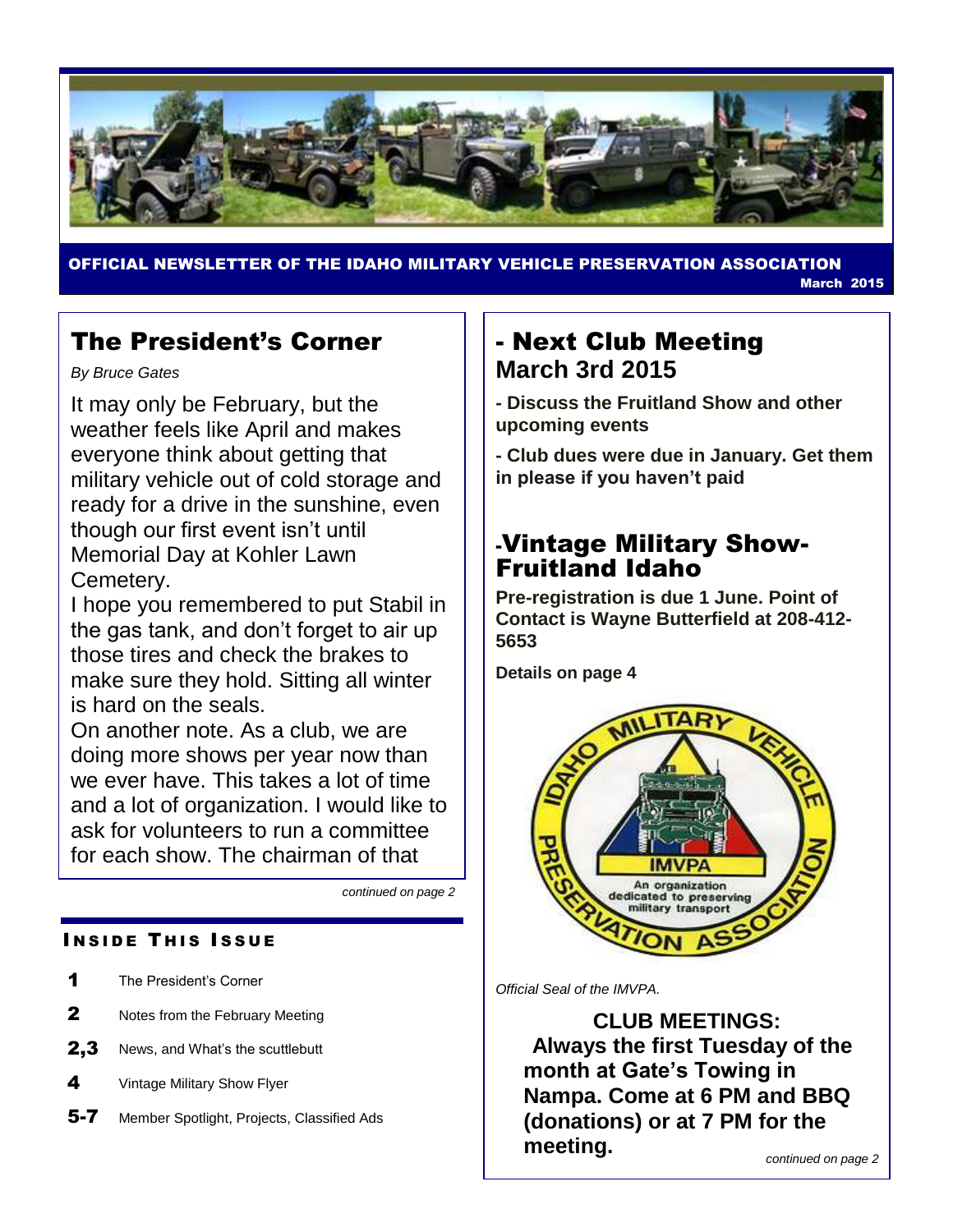committee would only need to keep track of the time, date, who's going, where to park, how many vehicles they want and when the show is over. Normally the chairman and committee are one person except for the larger shows.

Not everyone wants to do all the shows (I believe I attended 16 last year and I missed a few at that) but a lot of us want to do a few shows when we have the time or when we are in town. It makes it easier for all of us if there is a "go to" person for each show. If no one is interested in a particular show, I'll take care of it myself, but I could sure use some help.

Our secretary and newsletter editor has listed the major events for the year on the website and he updates it as he gets information so watch the website for dates and times. Send him any information you may have regarding an upcoming show.

Thank you,

Bruce Gates President ❖

## **Notes from the February meeting.**

Meeting started at 7:10 and ended at 7:35. 14 members were present.

Elections were held! Bruce Gates was unanimously voted in as President. He says this will be the last year or his wife will make him sorry. Mike S was reelected as Vice President. James G was reelected as Treasurer. Ron P was elected as Secretary and

Newsletter Editor.

We reminded everyone that the movie "Bravo! Common Men, Uncommon Valor" is coming to the Egyptian Theater on March  $30<sup>th</sup>$  2015. This is a documentary film by Boise film makers. Barry M said Cloverdale Funeral home offered to buy tickets to any member of this club. The point of contact for a free ticket is Jack Marion at 208-375-2212 or jack.marion@ carriageservices.com.

The address for the Egyptian Theater is 700 West main Street, Boise Idaho. Doors open at 6 pm. What is this movie about? Answer: the 77 day siege of Khe Sanh during the Vietnam War. Cost of admission is normally 10\$ for the general public(if paid in advance), and 7\$ for veterans or seniors; or 15\$ at the door.

The treasurer gave his report on the status of club funds.

Stan gave a report on the Phoenix Show. He said the emphasis was on M series vehicles and no**t** WW2 era.

There was discussion about having a WW2 Troop (and vehicle) train which would transport people to the national convention at Tower Park. The WW2 re-enactors are involved, as well as local train museums. There may be opportunities to load vehicles on the train. ❖

## **It was in the news**

Our sister club in Utah will again do their 'victory drive rollout' to commemorate the end of WW2 Europe. It will be a 30-50 mile drive from Thanksgiving Point and bridge Salt Lake and Utah counties. Great event for reenactors by the way. Timeframe is 9May15 if you are up for it.  $\clubsuit$ 

Linkshares of the day (by Barry M) **[http://swf.tubechop.com/tubechop.swf?vurl=8k9Si28k](http://swf.tubechop.com/tubechop.swf?vurl=8k9Si28k0Fk&start=0&end=438.55&cid=3753492) [0Fk&start=0&end=438.55&cid=3753492](http://swf.tubechop.com/tubechop.swf?vurl=8k9Si28k0Fk&start=0&end=438.55&cid=3753492)**

[http://pippaettore.com/Horrific\\_WWII\\_Statistics.ht](http://pippaettore.com/Horrific_WWII_Statistics.html) [ml](http://pippaettore.com/Horrific_WWII_Statistics.html)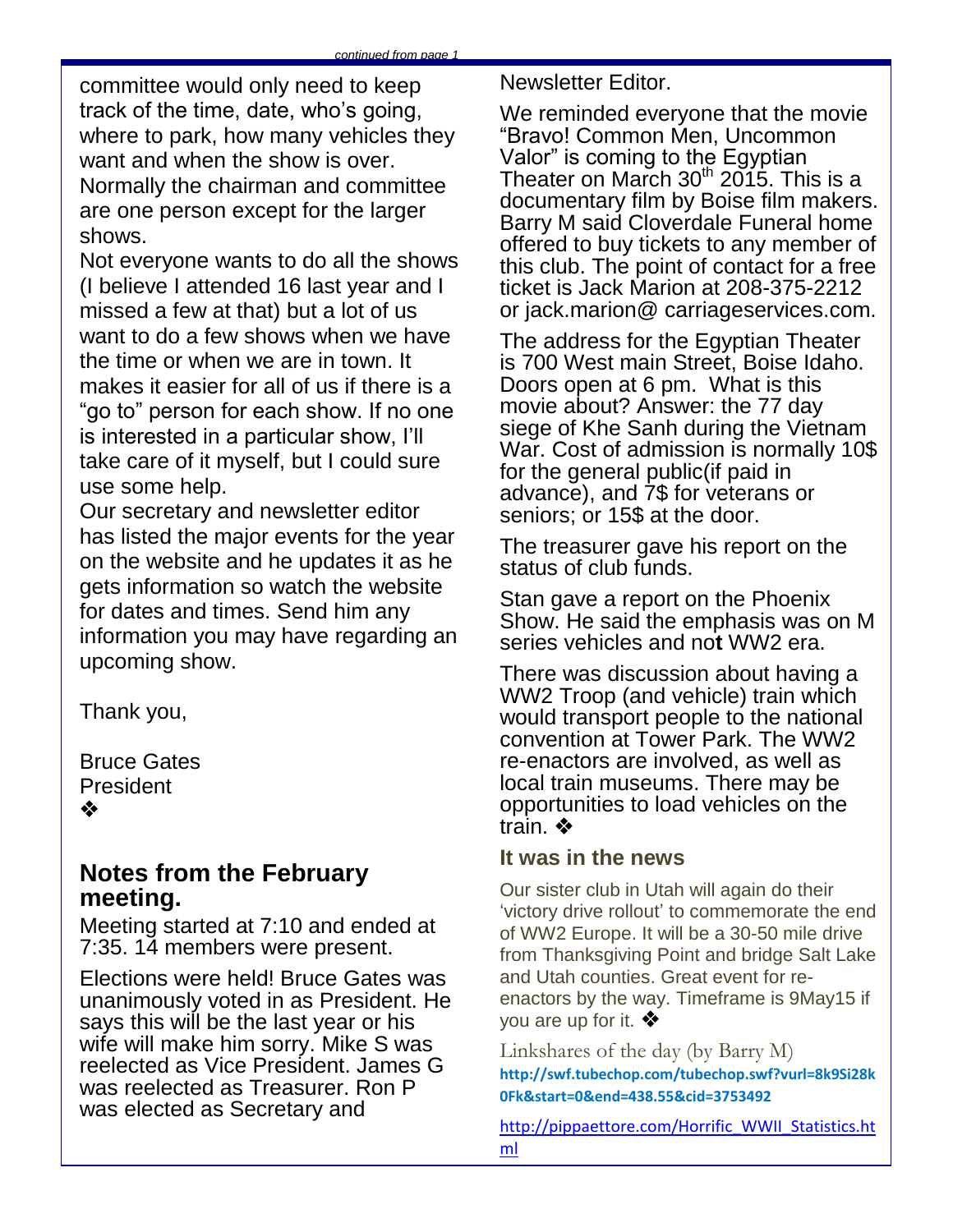### **CALENDAR OF EVENTS**

#### - TOWER PARK, LODI CALIF APRIL 19-26TH

- KOHLER LAWN/MEMORIAL DAY MAY 25TH
- FRUITLAND VINTAGE MILITARY SHOW JUNE 3-6TH
- LES SCHWAB MOTORFEST JUNE 20-21ST
- 4<sup>th</sup> of July Parades

#### - MVPA ANNUAL CONVENTION JUNE 25- 27 2015.

#### - LODI FALL MEET CAMP DELTA AT TOWER PARK SEPT. 21-27 2015

#### **SCUTTLEBUTT:**

"Military people never seem to apologize for killing each other yet novelists feel ashamed for writing some nice inert paper book that is not certain to be read by anybody.

Leonora Carrington, The Hearing Trumpet

## Book Review

#### By Ron P

**"Unbroken**" "A World War II story of Survival, Resilience and Redemption" by Laura Hildebrand (2010). Movie "Unbroken" directed by Angelina Jolie (released 2014)

## **Club Officers:**

**President: Bruce Gates** (208) 890-2249 / bruce@gatesassoc.net **Vice President: Mike Sword** (208) 422-7668 / SWORDMD@YAHOO.COM **Treasurer: James Galloway** (208) 365-8944 / JNG454@YAHOO.COM **Secretary: and Newsletter Editor: Ron Powell**  (801) 243-6753 [RCPOWELL](mailto:rcpowell2001@hotmail.com)2001@HOTMAIL.COM

#### From the editor:

-To get your vehicle on the website, email me! -Get your story, vehicle, book review or favorite web link or quote in the newsletter. Do it today! -Submissions to the newsletter \$250 in cash. (note that payment must be approved by the President. In the likely event payment is not approved, we will pay you in 'thanks'.

**From the Treasurer**: Club dues should be coming in now. Cost is 20\$. Lifetime memberships are available for only \$200 (8 members are lifetime members!). In the interest of privacy, treasurer reports will be given at club meetings and not published here. Need to send a check? Your dues can be sent to Gates Towing. Make the check payable to the Idaho Military Vehicle Preservation Association.

*Good Military Quotes*

*"Be courageous; it's one of the only places left uncrowded"*

'Unbroken' is a book about the true story of Louis Zamperini. Prior to WW2 he was an Olympic athlete. He later became a bomber pilot and when his plane crashed in the ocean he survived 47 days drifting on a life raft. Captured by the Japanese, he then endured over 2 ½ years in Japan as a prisoner of war.

His is the story of unimaginable hardship, endurance, and most of all perseverance. He was tortured and beaten consistently by a sadistic Japanese guard. The prisoners were half starved and worked in frigid, dangerous conditions. Captain Zamperini demonstrated incredible mental toughness and tenacity by simply surviving! He never allowed his captors to crush his true spirit.

After the war he endured severe post traumatic stress disorder and alcoholism. Incredibly he later overcame these barriers as well. Through the Christian faith he forgave all of his captors. He noted that the day he found forgiveness in his heart was the day the nightmares and pain ended. Publishers Weekly noted this book was one of the best for 2010 (and for good reason)!

Fast forward to 2014-15, and many of you will note that the Movie "Unbroken" has been playing in theaters. Directed by Angelina Jolie, and with the help of Louis Zamperini himself, this is a movie that tells his story from childhood (growing up a poor immigrant who was always in trouble), to making it to the Olympics, and survival until the end of WW2. Tragically, I found that the movie focused mostly on the torture he endured. The story of redemption and forgiveness after WW2 was totally overlooked. This was arguably the most incredible part of the story! A story of a man who found success and happiness, through forgiveness.

Louie Zamperini was quite pleased with the early scenes he saw of the film. Sadly he passed away in 2014.

Source: **Unbroken**.2010 by Laura Hildebrand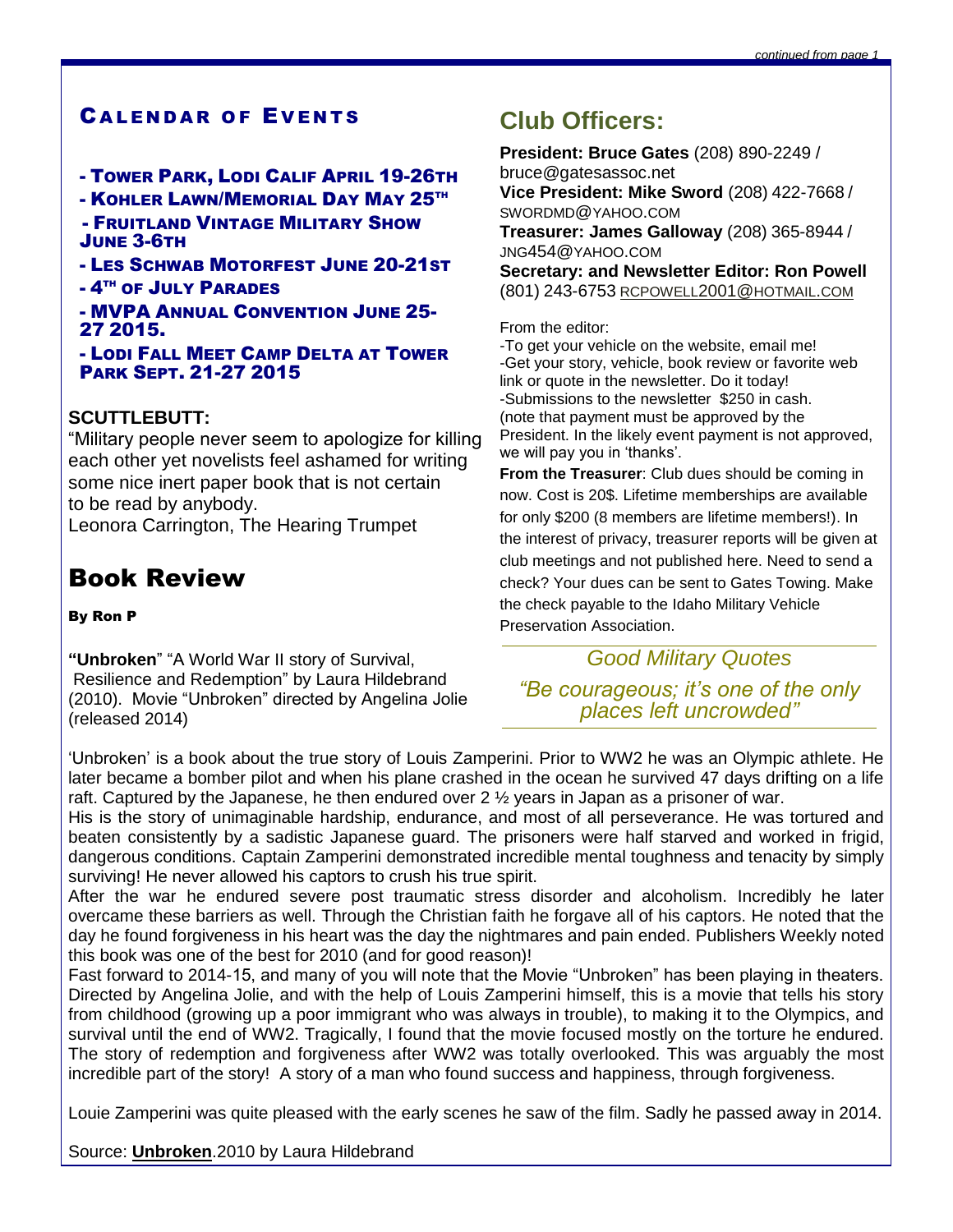# **IDAHO MILITARY VEHICLE ASSOC. ANNUAL NTAGE MILITARY SHOW JUNE 3-6, 2015**



### **IDAHO MILITARY TRANSPORTATION MUSEUM Grounds** Fruitland, Idaho **FREE ADMISSION**

Honoring All U.S. Services

Open to the public Fri & Sat



**Vintage Vehicles - See Real** WWII, Korean, Vietnam, Desert Storn Jeeps, Big 6X6 Trucks, Tanks, Half Tracks and many more up close. Raffle-Military items 1:30Saturday **Swap Meet-Vehicles, Dealers** selling military vehicle parts, tools, uniforms, field equipment, manuals, clothing, camping equipment. Bring your own to sell - spaces available **Transportation Museum open** free to the public **Desert Trail Rides - Daily trail rides Military Displays Vintage Vehicles on Display Demonstrations** Car Crushing Friday & Sat 1 PM



Exhibits of equipment, uniforms, Photos, more!

Location: Take Interstate 84 to **ID/OR Border. Take Idaho** Hwy 95/Exit 3 North 1/4 mile. Motel list available on web.

Open 9am to 5pm **Dealer/Vendor Spaces:** \$40.00, 20'X25' (\$30 if Pre-Registered by June 1) Dealer setup Wed & Thur Open to Public Fri & Sat



Vehicles, parts, Uniforms, equipment, tools



For More Info & Reservations Contact: Wayne Butterfield 6175 West View Drive Meridian, Idaho 83642 (208) 412-5653 E-MAIL wayne@heritagewifi.com WEB WWW.IDAHOMVPA.ORG

 $V1.0$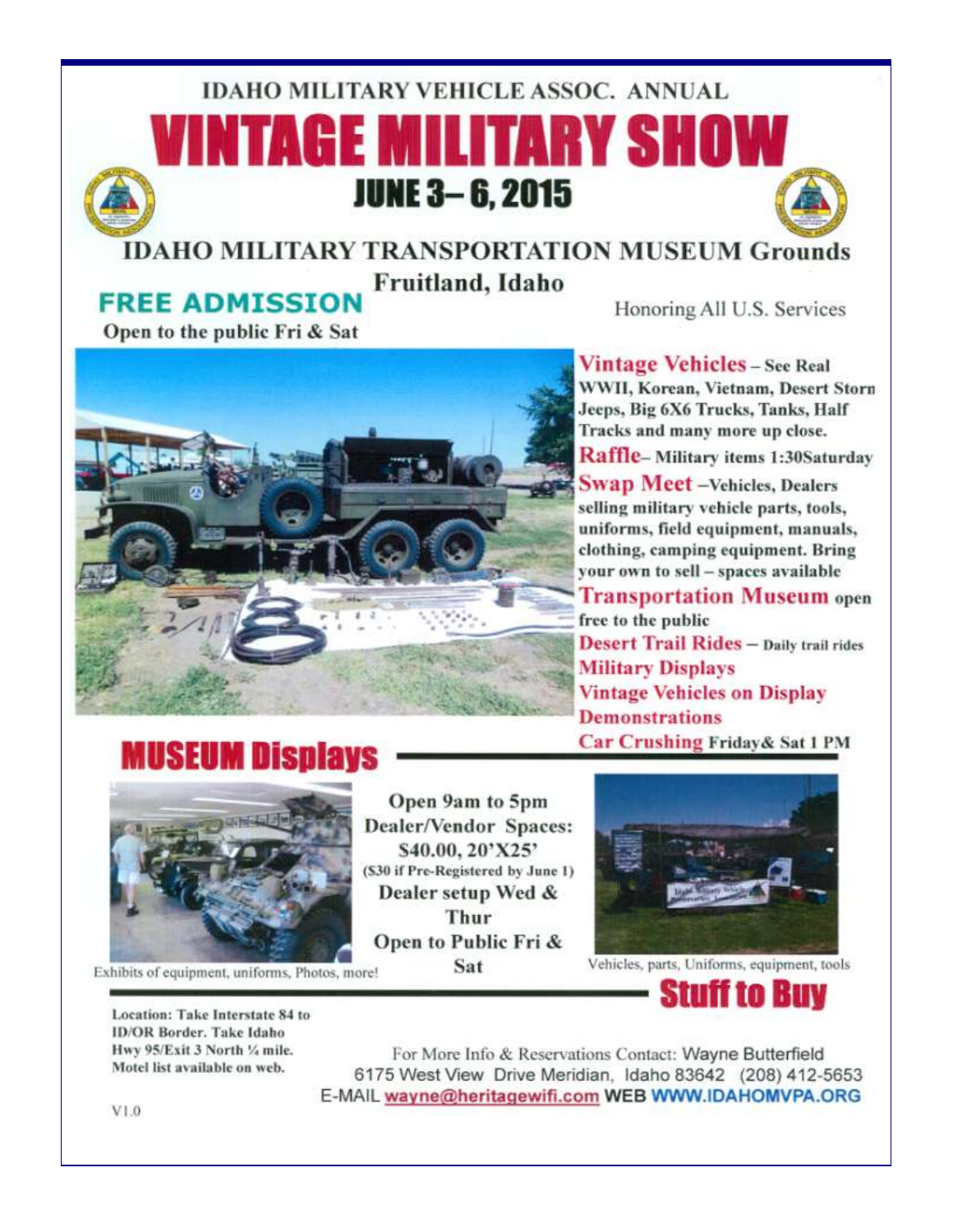#### **MEMBER PROJECTS**

#### **Dodge ½ ton Command Car WC6 by Ron P**

This WC6 was purchased by me from member Mike B for a great deal. He also generously donated a fuel tank, NOS transfer case and many other parts.

Its military service was unknown. But it turns out it was converted into a tow truck post war and used in Washington State. So naturally the back ½ was cut down like most of them are. Getting the title was the biggest pain so far! But luckily the previous owner in Washington was willing to sign documents and paperwork. The restoration is another matter. The only thing done so far is the front cowl was removed and misc. small parts and 2 dozen bolts were tapped, cleaned and restored. Our President Bruce graciously donated a clean and uncut front cowl. A spare frame and axles were traded for a certain trailer (see it below!). The rear sheet metal (shown), as bent as it is, was found in Northern Idaho. It was a day trip to go pick it up that resulted in a open cab seat and winch for Bruce!

First thought is to sandblast, primer, and paint the good frame. Then move good parts over to it. At this time I have no idea what kind of condition the drivetrain is in. The plan over the spring is to pull the drivetrain and get it rebuilt. Any suggestions? And how does one spend \$ on a such a project without the wife finding out and shutting it all down? Ah its not so simple as just starting the body work!



#### **MEMBER PROJECTS**

#### **Highland T Trailer restoration (write up by Ron P)**

President Bruce G has been making progress on the Highland T. During the last meeting these spy photos were snapped of the trailer while it was parked in Bruce's shop. Bruce says It was primed with an epoxy primer, then shot with Gillespie 33070 acrylic enamel. Next will be \$500 worth of clear red oak from High Desert Hardwood that will be cut, milled, drilled and urethaned before re-assembly.